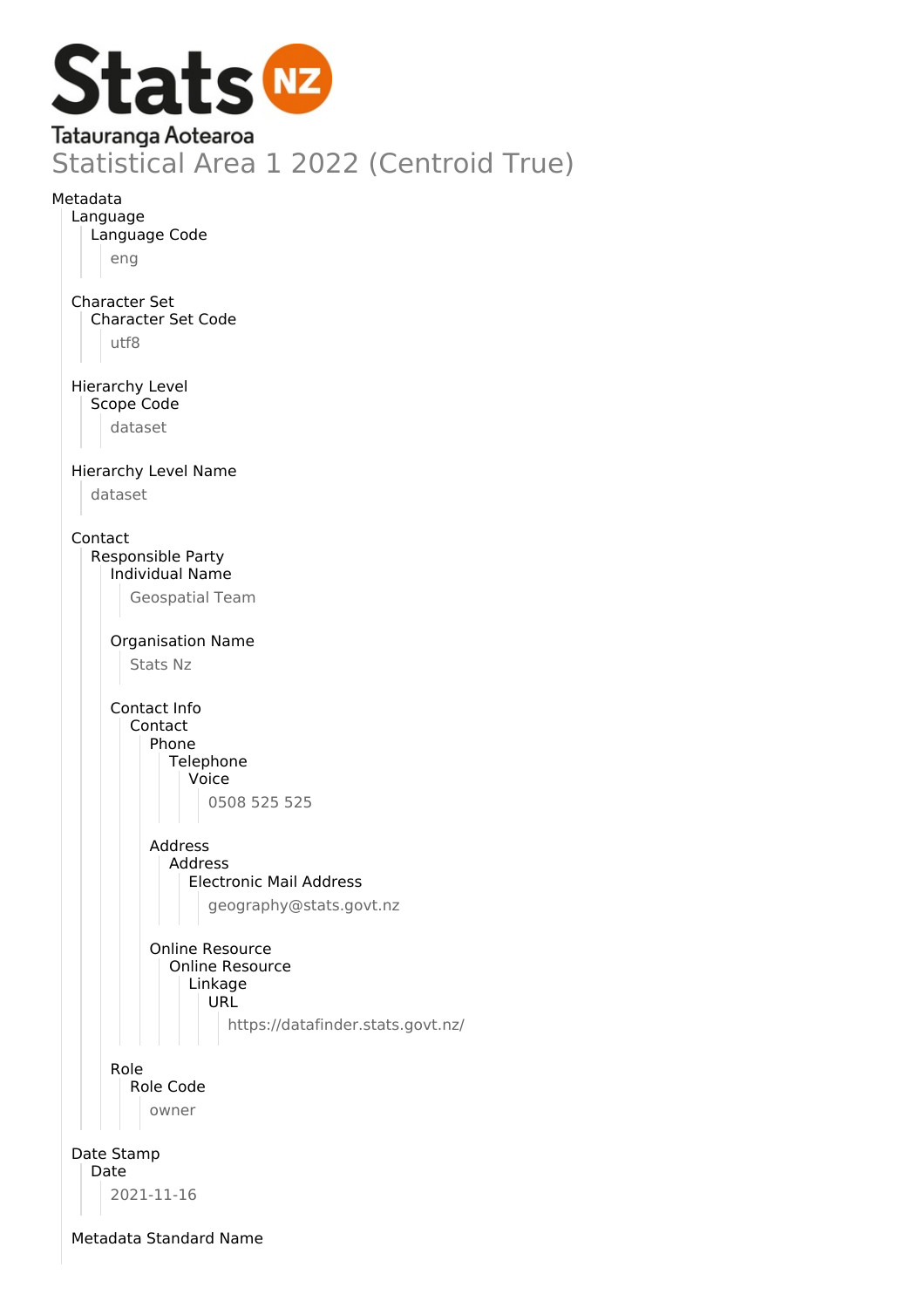#### Metadata Standard Version

2007

## Spatial Representation Info Vector Spatial Representation

Topology Level Code

geometryOnly

# Geometric Object Type Code

point

#### Integer

29897

# Reference System Info

Reference System Reference System Identifier Identifier Code

2193

# Code Space EPSG

Version 7.9.4(9.0.0)

#### Identification Info

Data Identification Citation Citation Title SA12022\_V1\_00\_Centroid\_True

#### Date

Presentation Form Presentation Form Code mapDigital

## Abstract

This dataset contains the true centroid point layer for the annually released statistical area 1 (SA1) boundaries as at 1 January 2022.The "true" centroid is the centre of mass of that polygon, such that if some flat substance of uniform thickness and density were cut into the shape of that polygon, then that object would balance at the centroid. The centroid is a useful way of summarizing the location of a set of polygons as points, particularly when used for comparative analysis. Note that the centroid could potentially fall outside the SA1 polygon, depending on the shape of the polygon.The dataset contains the EASTING and NORTHING attributes of the centroid point in NZGD2000 New Zealand Transverse Mercator (EPSG:2193) and LATITUDE and LONGITUDE of the centroid point in decimal degrees in WGS1984 (EPSG:4326) projection.

## Purpose

This dataset contains the true centroid point layer for the annually released statistical area 1 (SA1) boundaries as at 1 January 2022.

## Credit

Stats NZ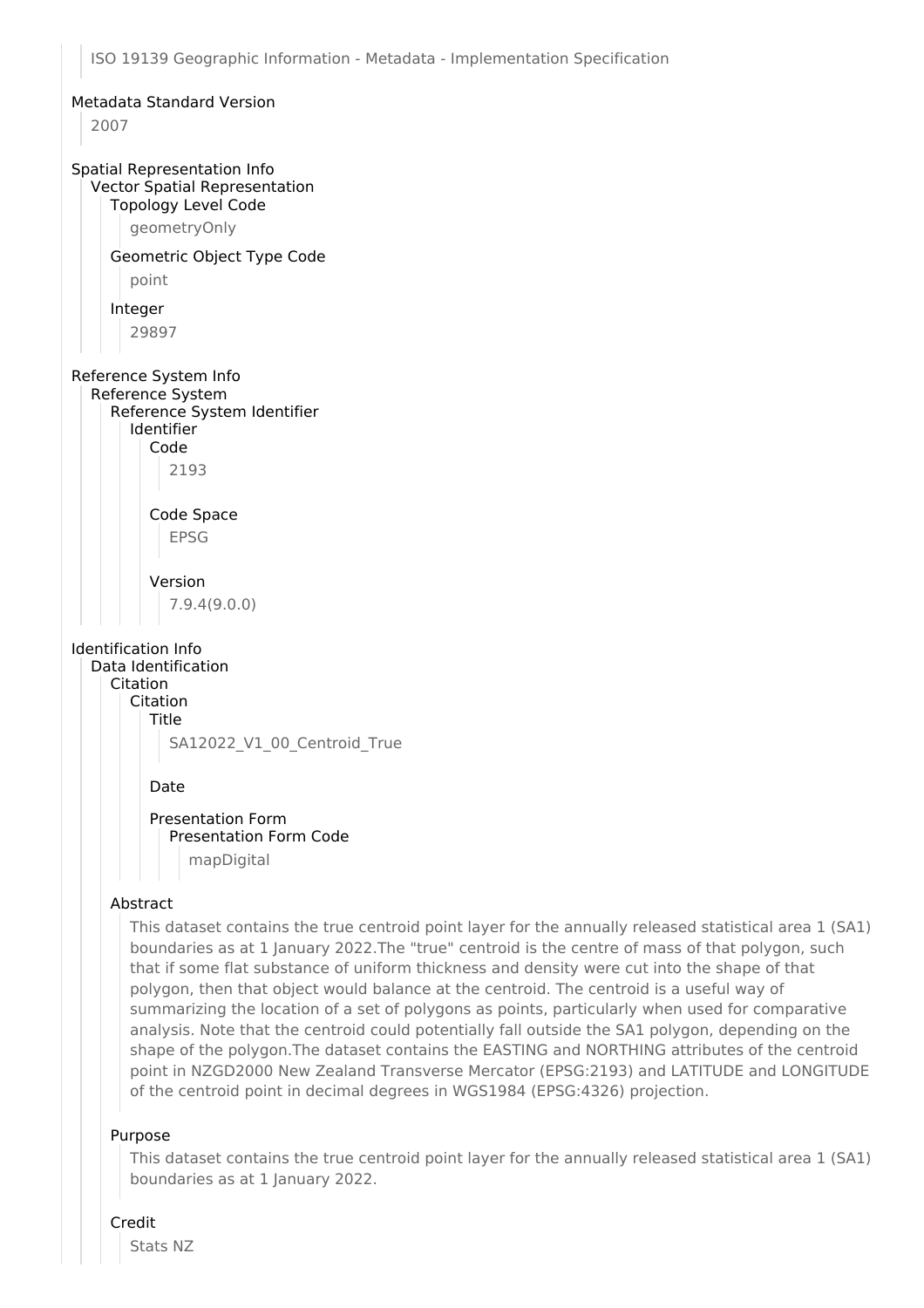